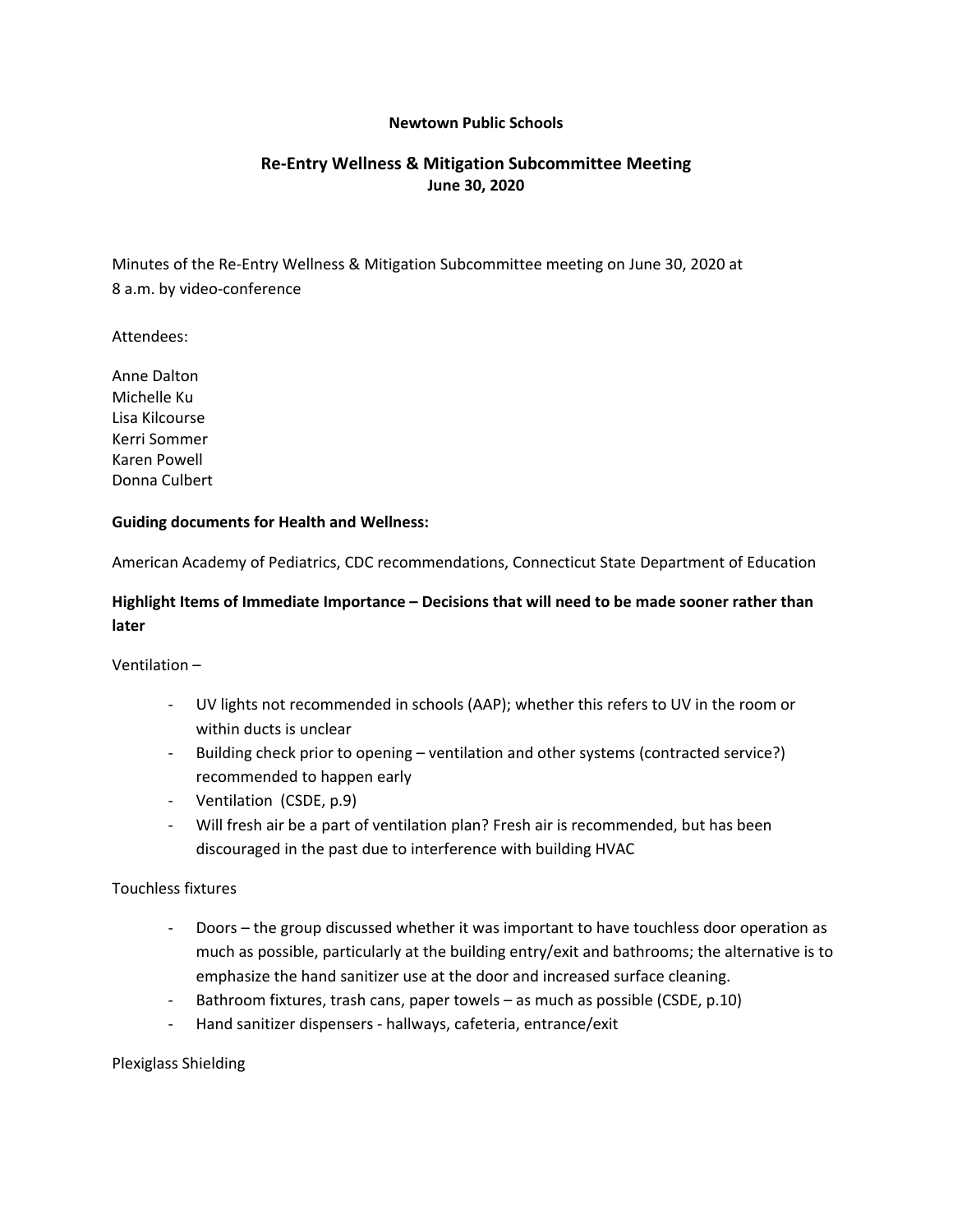- Locations where this will be needed – offices (main office, nurse, guidance, counselor, library, security stations). Plexiglass stands are practical for desks.

### Cafeteria Use

- How to manage classroom lunches. The MS/HS cafeterias will not provide enough space for social distancing (especially without masks while eating) in full lunch waves. Yet cleaning, staffing, and allergy management will be challenging in classrooms.

### Social Distancing

- Will kindergarteners have desks (these would help students maintain distance)
- Markings on the floors

### Water fountains

- Water fountains should not be used except if they can serve as water-bottle filling station
- Filling stations and access to water should be available particularly important in schools with no air conditioning

### School Liaison (CSDE, p.7)

- Designation earlier rather than later is important
- Needs to be well-communicated
- The need to send out information early (how to get students used to wearing masks)

# School Based Health Center

- Can help with getting students up-to-date on immunizations (as well as local pediatricians)
- In other communities, they are doing COVID testing. Would it be possible for them to
- provide testing (for students outside of MS?) Anne Dalton will ask Melanie Bonjour about the possibility of SBHC COVID testing

### Temperature screens in school

- Not required in the CSDE Guidelines. In the schools, as a daily screen on all staff and children, will be a challenge. Not effective/practical in school as an entry screen, but education/communication to parents and staff about health screening, including taking temperature, each day and staying home is important (CSDE p.9), and offering thermometers to families could be effective. Staff will need to be (and likely will be) hypervigilant. School nurse should be the one taking temperatures when needed.

### Bus Monitors

- Needed initially at least to help students learn new expectations. Kindergarteners will need help.